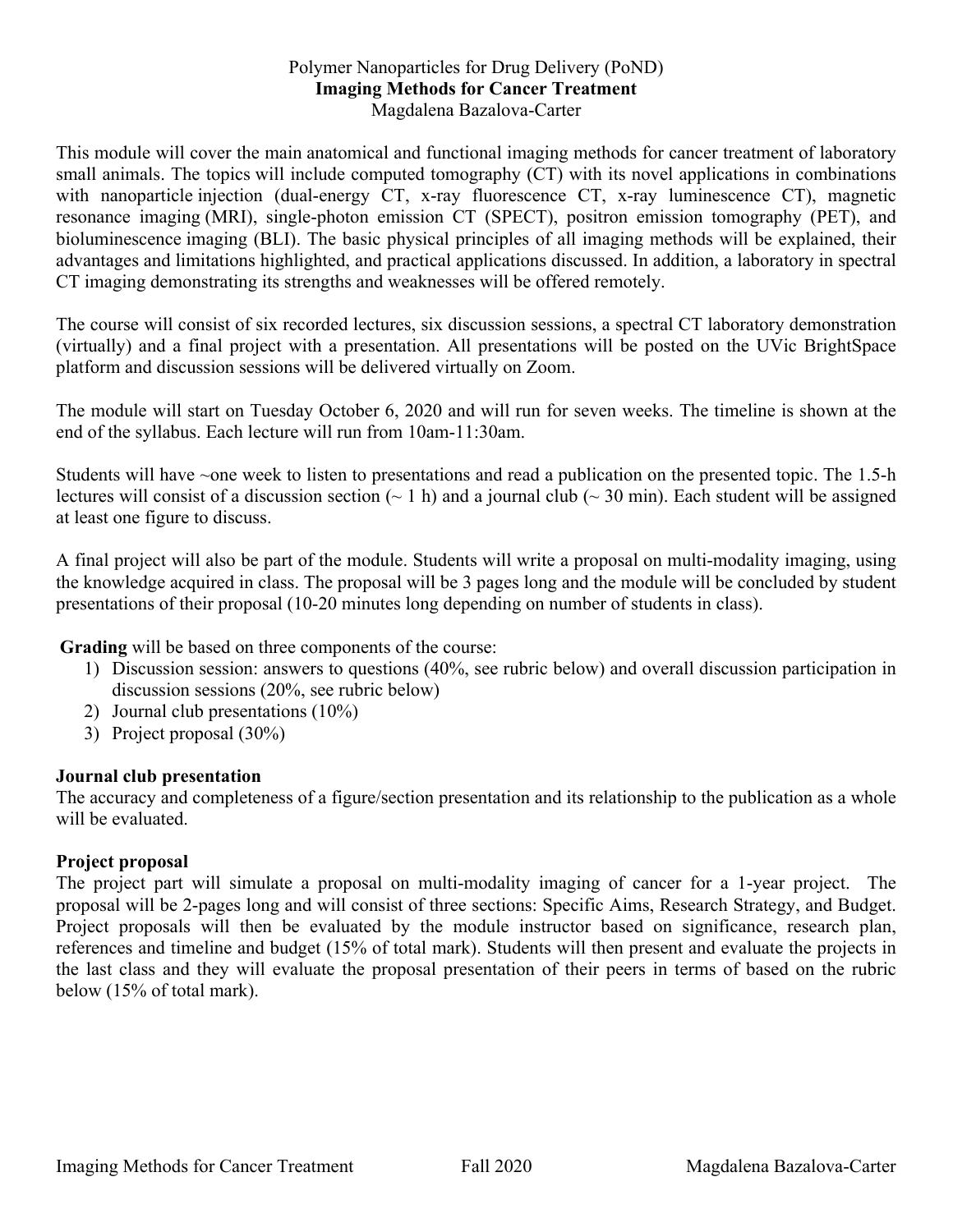## **Discussion session rubric**

| <b>DISCUSSION SESSIONS RUBRIC</b>                                                           |                                                                                                                                                                              |                                                                                                                                                                |                                      |                                                                    |                                                                |
|---------------------------------------------------------------------------------------------|------------------------------------------------------------------------------------------------------------------------------------------------------------------------------|----------------------------------------------------------------------------------------------------------------------------------------------------------------|--------------------------------------|--------------------------------------------------------------------|----------------------------------------------------------------|
| Category                                                                                    | 3                                                                                                                                                                            | $\overline{2}$                                                                                                                                                 |                                      | 0.5                                                                | $\bf{0}$                                                       |
| <b>Answers</b><br>Question(s)<br><b>Correctly</b><br>(including<br>use of<br>figures, etc.) | Technically<br>flawless<br>response to<br>question and<br>discussion<br>beyond the<br>scope of<br>required<br>materials,<br>adding<br>significant<br>insight of<br>relevance | Correct<br>response and<br>understanding of<br>material offering<br>some insight of<br>relevance                                                               | Correct and<br>satisfactory response | Acceptable<br>response, but<br>missing fundamental<br>piece/point. | Unsatisfactory<br>understanding of<br>material and<br>question |
| <b>Contribution</b><br>/ Discussion<br>(over the<br>entire class)                           |                                                                                                                                                                              | Student offers<br>relevant material<br>and discussion<br>beyond the<br>scope of<br>required<br>material.<br>significantly<br>enhancing the<br>class experience | Student<br>participates discussion   |                                                                    | Student does not<br>participate in<br>discussion.              |

| <b>DISCUSSION SESSION MARKING SCHEME</b> |                     |                   |                |                                              |              |          |
|------------------------------------------|---------------------|-------------------|----------------|----------------------------------------------|--------------|----------|
| $5 = A +$                                | $4 = A$             | $3=$ A-           | $2 = B +$      | $1 = B$                                      | $0.5 = B -$  | 0.5 < C  |
| 100-90                                   | 89-85               | 84-80             | 79-77          | 76-73                                        | 70-72        | $69 - >$ |
| Exceptional<br>work                      | Outstanding<br>work | Excellent<br>work | Very good work | Acceptable<br>work/ fulfills<br>expectations | Unacceptable |          |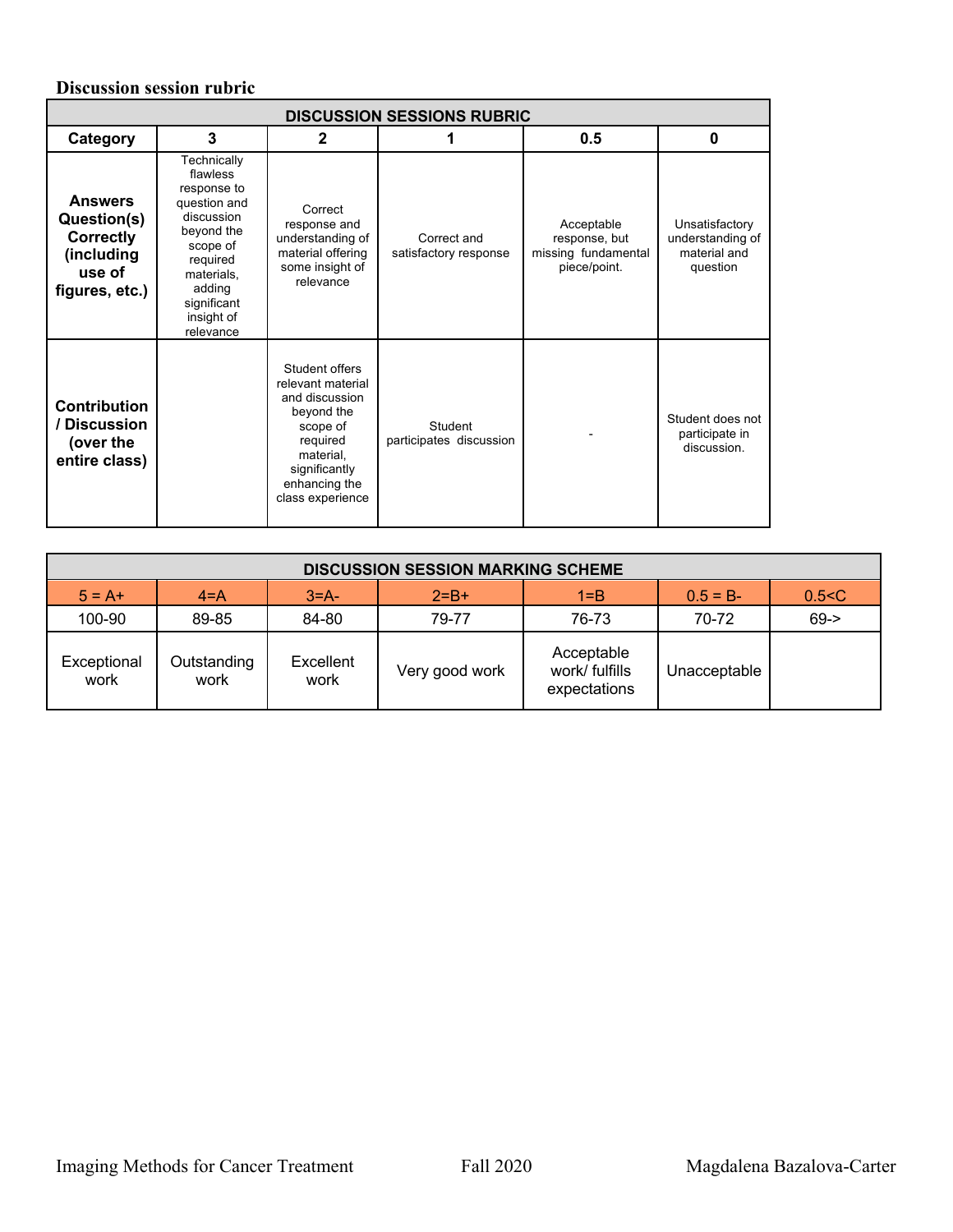**Project proposal presentation rubric** (assuming 8-minute presentation time)

| <b>Completeness</b><br>/Accuracy of<br>Content                                                                   | <b>Clarity in</b><br><b>Presentation</b>                                                                                       | <b>Question</b><br><b>Responses</b>                                                     | <b>References</b>                                           | <b>Timeliness</b>                                                                      |
|------------------------------------------------------------------------------------------------------------------|--------------------------------------------------------------------------------------------------------------------------------|-----------------------------------------------------------------------------------------|-------------------------------------------------------------|----------------------------------------------------------------------------------------|
| $0$ – contained<br>several incorrect<br>statements,<br>inaccurate or<br>irrelevant content                       | $0$ – presentation<br>lacked focus.<br>introduction,<br>logical flow, poor<br>use of figures and<br>text                       | $0$ – lacks basic<br>understanding of<br>material to<br>adequately<br>answer questions  | 0- no mention of<br>literature in<br>presentation           | 0- over limit by 2<br>minutes or more                                                  |
| 2- material<br>covered was<br>sufficient, content<br>was minimal but<br>accurate                                 | 1- presentation<br>was sufficiently<br>organized but was<br>not clearly<br>presented,<br>sufficient use of<br>figures and text | 1- answered few<br>questions, but<br>missing key<br>questions                           | 1-appropriate<br>citing of<br>literature in<br>presentation | 1 - over limit by 1-<br>2 min                                                          |
| 3- well covered<br>material, with<br>appropriate level<br>of content<br>presented<br>accurately                  | 3- presentation<br>was organized,<br>well introduced<br>and presented<br>clearly, good use<br>of figures and text              | 2- answered<br>questions<br>sufficiently                                                |                                                             | $2$ – under time<br>limit of 8 minutes,<br>but poor time<br>management (ex:<br>rushed) |
| $4$ – covered<br>material and<br>more, and<br>presented all<br>material<br>accurately and<br>exceptionally well. | 4-outstanding<br>presentation,<br>clearly presented<br>slides, excellent<br>use of figures and<br>text                         | 3-outstanding<br>responses to<br>questions,<br>demonstrating<br>mastery in<br>knowledge |                                                             | 3 - well timed<br>presentation<br>under 8 minutes                                      |